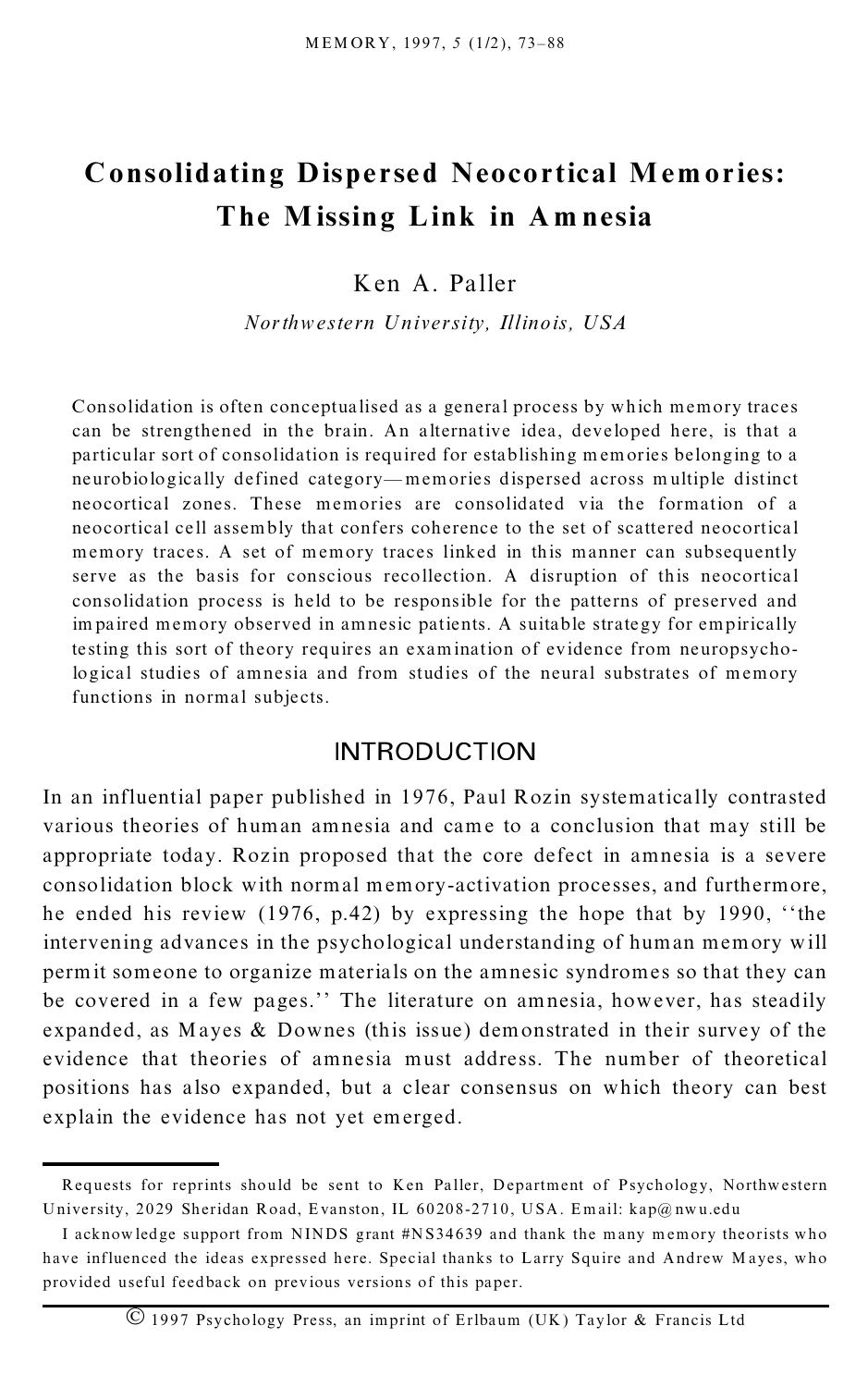In this article I describe a new version of a consolidation theory and examine how well it can handle the challenge of explaining the evidence from amnesia. In addition, I argue that a reasonable goal is to seek connections between theories of amnesia and theories of normal memory so as to foster their synergistic development. This can be accomplished by considering the neuropsychological evidence from amnesia together with evidence about the neural substrates of norm al memory functions. To support this view, the penultimate section sum m arises recent research using neuroim aging and neurom onitoring techniques to study memory functions in normal subjects, building on the knowledge gained through the study of amnesia.

In amnesia, brain damage undermines the ability to recollect previously experienced episodes and facts. In some cases of amnesia, a memory deficit occurs in the absence of other intellectual dysfunctions.<sup>1</sup> The selectivity of the memory deficit affords two key conclusions: (1) the preserved intellectual abilities do not require the integrity of the damaged brain areas, and (2) these brain areas contribute a function that is critical for the type of memory that is impaired. But what is the nature of this critical function?

Although it is possible to investigate the *functional deficit* of am nesia without regard to the nature of the *neural dysfunction*, the most suitable strategy for understanding amn esia is to simultaneously seek to understand the disorder from both perspectives. Thus, an adequate theoretical account of amnesia would include:

- 1. a psychological description of the disrupted memory function;
- 2. a biological description of the neural disruption;
- 3. a mapping between the psychological dysfunction and the brain dysfunction with reference to the neural implementation of memory functions in normal subjects.

W hereas psychological and biological aspects of a theory can be listed separately, they are highly interdependent. Ultim ately it will be im portant to bridge the gap between these two levels of description—a key goal of the field of cognitive neuroscience.

 $1$  M ayes & Downes (this issue) note the lack of agreement about whether anmesia should be anyon a both (this hold) have the them of agreement about habital thinks them of considered a heterogeneous syndrome. Indeed, amnesia often occurs together with additional symptoms that are dissociable from the memory impa symptoms that are dissociable from the memory impairment (e.g. confabulation, anosognosia, disorientation, perseveration, and remote memory loss). Despite this controversy, a working hypothesis is adopted here that the dis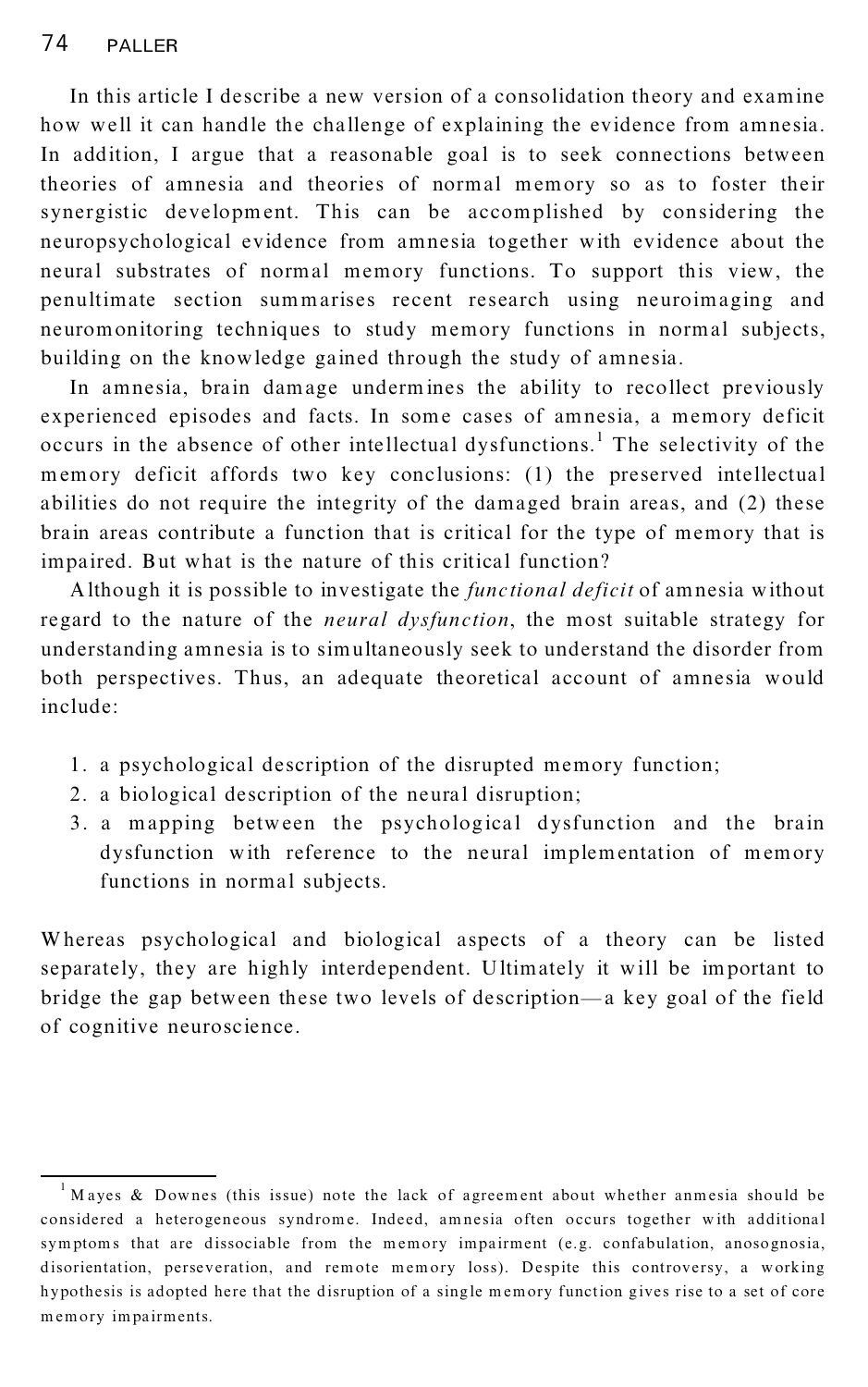## CONSOLIDATION OF DISPERSED NEOCORTICAL **MEMORIES**

The idea that amnesia arises because of the disruption of a consolidation process is not new. The construct of consolidation—the process whereby memories change to become stronger over time—has a long history in the study of memory, both in human and nonhuman subjects (Squire, Cohen, & Nadel, 1984). Early theorising by Burnham (1903, p. 396) construed consolidation as ``a physical process of organization and a psychological process of repetition and association.' ' The view that hum an amnesia reflects a consolidation deficit was advocated by Brenda M ilner in explaining the pattern of deficits in patient HM , who received a bilateral surgical excision to the hippocampus and adjacent tem poral lobe regions (Scoville & M ilner, 1957). Milner (1965) referred to this area as "the hippocampal zone" and suggested that it made possible the storage of information beyond the im mediate present via the consolidation process. M ilner also concluded that the hippocam palzone was not necessary for forming tem porary associations between stim uli or for the variety of intellectual abilities that patients retained, including many uses of past learning. These abilities were thought to depend primarily on cell assem blies within the cerebral cortex (Hebb, 1949). Tem porary associations could be recalled if attention was continuously maintained on the information. After attention was diverted, recall was thought to depend on the simultaneous activity of cortical and hippocampal cells. Furthermore, Milner explained the intact rem ote memories of amnesic patients by supposing that cortical cell assemblies could eventually mediate recall autonomously, without the hippocampus.

The present consolidation theory of amnesia extends these ideas in several directions. Some sim ilarities to other theories in the literature are discussed in a subsequent section. The theory can be sum marised by eight chief propositions, as follows:

1. Episodes are experienced when a set of neocortical neurons representing relevant events and states are activated. This requires the participation of neocortical regions specialised for representing different types of information (various visual areas, various auditory areas, and so on). The term *neocortical zone* will be used to refer to these functionally distinct regions. Aspects of spatiotemporal context are essential features of episodes that depend on a large set of neocortical zones. Thus, encoding and storage of episodic information characteristically involves multiple neocortical zones. Likewise, many sorts of facts also rely on representations distributed across m ultiple neocortical zones. A set of neurons within each neocortical zone can function to represent a single memory feature (or "memory attribute" as described by Underwood, 1969). This set of neurons will be termed a *neocortical ensemble.* The collection of neocortical ensembles that represents factual or episodic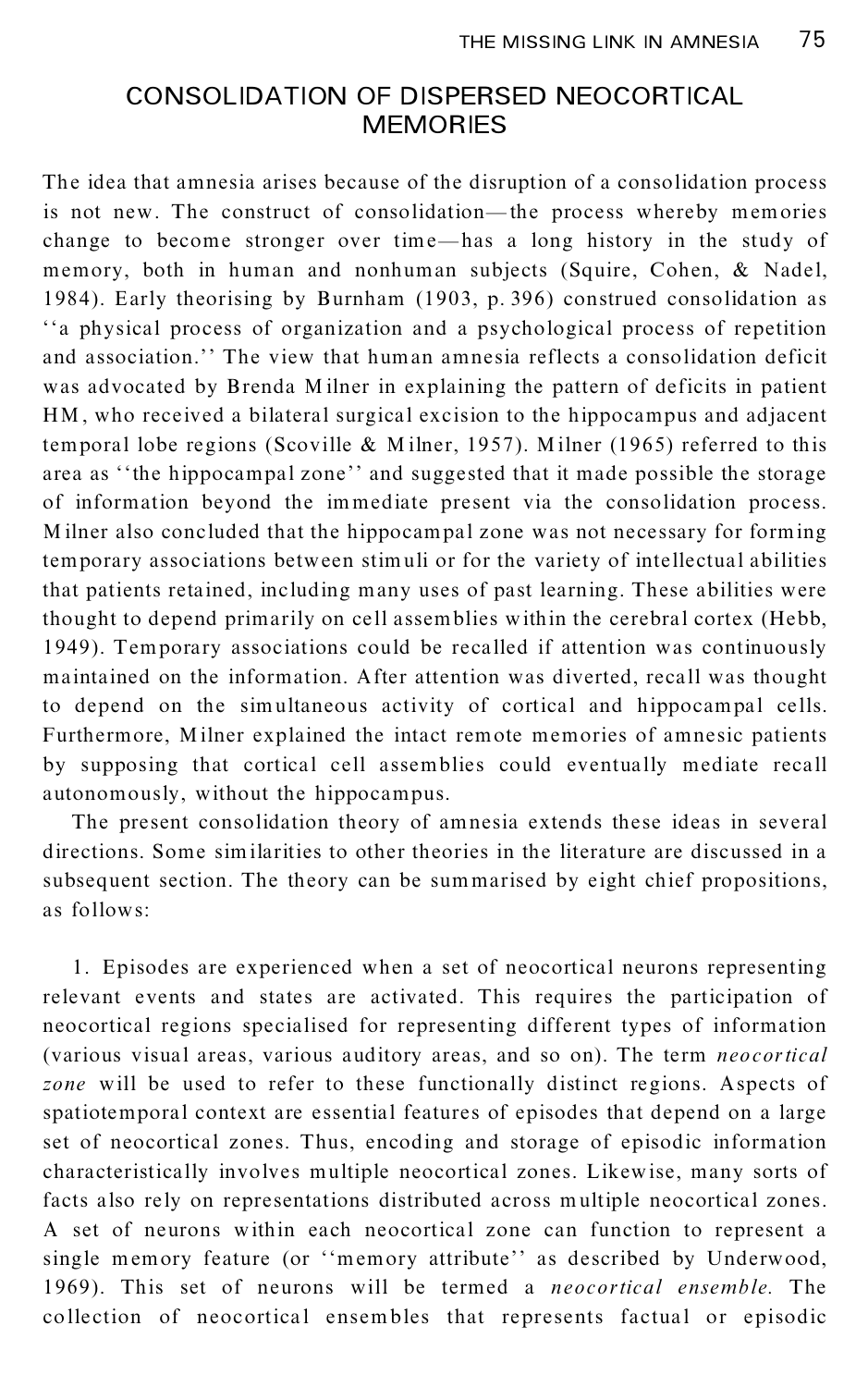inform ation dispersed across m ultiple neocortical zones will be termed a *neocortical consortium.*

2. Re-experiencing an episode as a memory requires the participation of the same neocortical consortium that was activated during the original experience. Consolidation of a dispersed neocortical memory (henceforth referred to simply as consolidation) involves a process whereby the constituent parts of the memory are linked together in an enduring way. Remembering an episode or fact is facilitated by consolidation because successful retrieval depends on the extent to which the individual elements of the memory are strongly integrated as a unit.

3. The consolidation process is accom plished via an interplay between the hippocam pal zone and the neocortex. The retrieval of facts and episodes is made possible because this interplay results in the modification of synaptic connections at memory storage sites distributed across multiple neocortical regions. The contribution of the hippocampal-neocortical interaction is twofold. First, hippocampal neurons are instrumental in the re-activation of a dispersed neocortical memory at the time of retrieval. Second, the same hippocampal neurons function over extended time periods to prom ote the form ation of what will be referred to as a *coherence ensemble.* Each coherence ensem ble has connections to the constituent parts of a neocortical consortium and facilitates the activation of that consortium as a unit. Eventually, the coherence ensemble takes over the role of facilitating the re-activation of the neocortical consortium such that the hippocampal connections are no longer required.

4. Memory storage can be facilitated by consolidation for memories that rely on representations dispersed across multiple neocortical zones, and this can apply for episodes, facts, and perhaps for some associative prim ing effects. Brain mechanism s responsible for these memories can collectively be termed the *declarative memory* system. Varieties of *nondeclarative memory* are accom plished without the necessary participation of the declarative memory system and are intact in amnesia either because (a) the memories are stored in places other than the neocortex or (b) plasticity within individual neocortical zones is sufficient for memory storage.

5. Consolidation proceeds in proportion to the extent to which the neocortical consortium is re-activated as a unit. Processes critical for consolidation—memory access, association, and integration—are active processes and are m arkedly prom oted during dreaming. Consolidation is not a passive process inexorably set into m otion at encoding, but rather it is determined by the continuing relevance of the memorial information and relationships to other inform ation in an individual' s ongoing cognitive activities.

6. Consolidation depends on the concurrent re-activation of neocortical consortia through two neuronal routes. One pathway involves hippocampal connections through transitional cortex in the temporal lobe. The second pathway involves diencephalic projections to neocortical regions, along with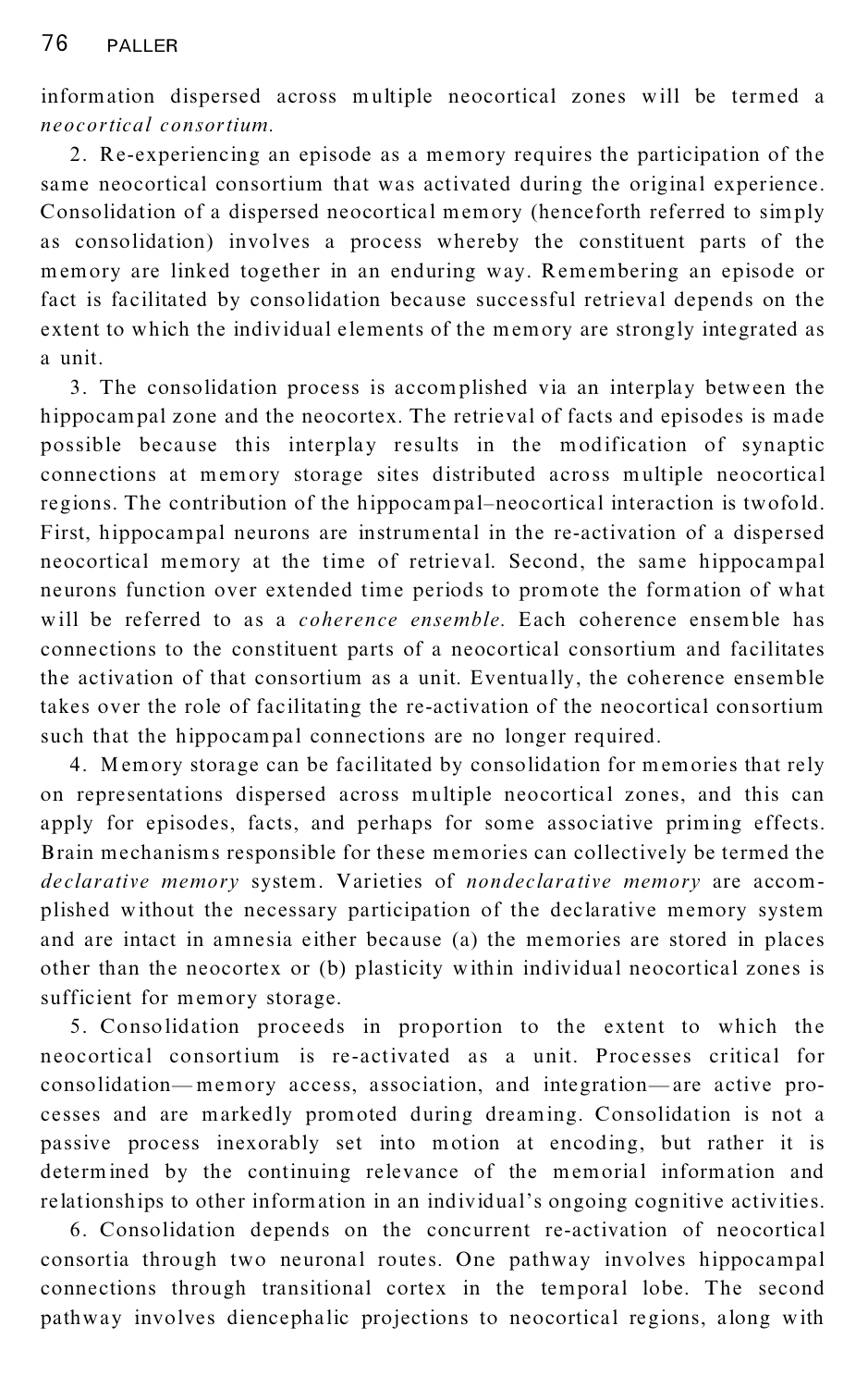prefrontal interconnections. After consolidation is complete, coherence ensembles in anterior temporal and orbitofrontal cortex participate in the reactivation of neocortical consortia through direct cortical-cortical connections.

7. Hippocampal plasticity is rapidly and indiscriminately available to provide coherence to dispersed neocortical memories. The formation of coherence ensembles takes longer to achieve, but provides coherence to neocortical memories less indiscriminately and fades more slowly.

8. Consolidation and recollection occur under the supervision of prefrontal areas that provide critical activation of posterior regions in the service of memory retrieval. This prefrontal activation is instrumental for memory search operations that can selectively access coherence ensembles as well as individual neocortical ensembles that comprise declarative memories.

Given this theoretical framework, how can the central findings from amnesia be explained? Table 1 lists the chief characteristics of amnesia and

| Impaired recall and<br>recognition of facts and<br>episodes (anterograde) | In the absence of consolidation, re-activation of the scattered components<br>comprising the memorial information occurs only inefficiently.                                                  |
|---------------------------------------------------------------------------|-----------------------------------------------------------------------------------------------------------------------------------------------------------------------------------------------|
| Preserved immediate                                                       | Once activated, dispersed neocortical representations can be maintained in                                                                                                                    |
| memory                                                                    | an activated state via prefrontal connections.                                                                                                                                                |
| Preserved retrieval of                                                    | Remote memories can be efficiently accessed via previously established                                                                                                                        |
| remote memories                                                           | coherence ensembles.                                                                                                                                                                          |
| Temporal gradient of                                                      | The temporal gradient corresponds to the protracted timespan of                                                                                                                               |
| retrograde amnesia                                                        | consolidation, which varies greatly from one memory to another.                                                                                                                               |
| Preserved motor skills,                                                   | These types of learning are not mediated cortically but instead depend on                                                                                                                     |
| conditioning, and                                                         | other brain regions such as the cerebellum and basal ganglia. Different                                                                                                                       |
| nonassociative learning                                                   | sorts of consolidation may be required.                                                                                                                                                       |
| Preserved semantic                                                        | General knowledge of the world is available because it is already                                                                                                                             |
| memory                                                                    | consolidated or because it is contained within a single neocortical zone.                                                                                                                     |
| Preserved item-specific<br>priming                                        | This type of priming depends on the storage of information within a single<br>neocortical zone. Temporary effects of the activation of these<br>representations do not require consolidation. |
| Impaired association-<br>specific priming                                 | New associations across multiple neocortical zones are facilitated by<br>consolidation, and so are stored less efficiently in the absence of normal<br>consolidation.                         |

TABLE 1 Accounting for the Chief Characteristics of Amnesia as the Outcome of a Defect in **Consolidating Dispersed Neocortical Memories**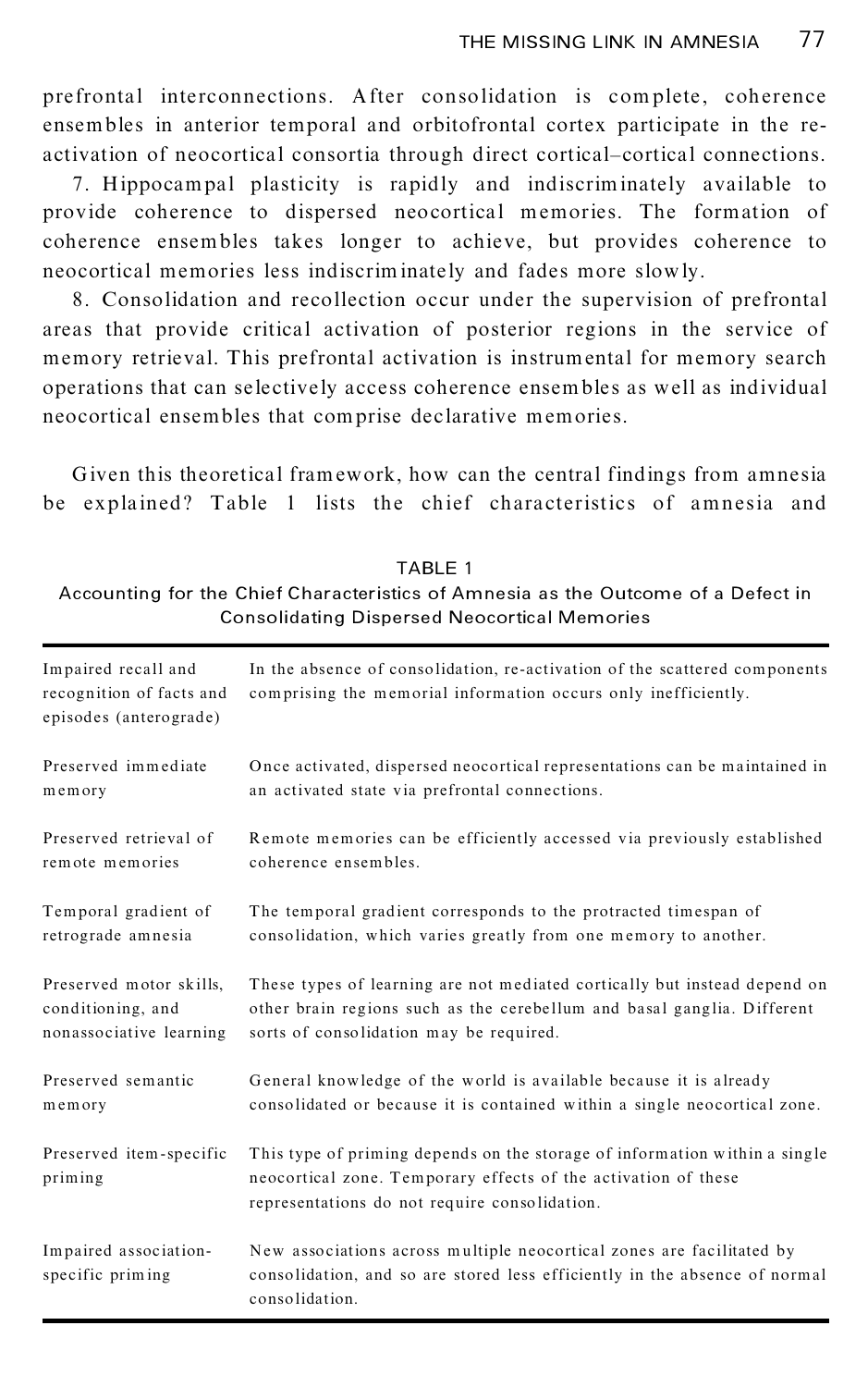corresponding explanations based on the core deficit proposed in the present theory. A salient feature of this theory is that neurobiological criteria are used to define declarative memory, the type of memory impaired in amnesia. Declarative memories are those that rely on dispersed neocortical memory traces, and furthermore, the process of consolidation specified here is taken to apply only to this type of memory. One shortcoming of this approach is that these neurobiological criteria are not transparent from the behaviour of the subject, although in essence these distinctions pertain to the brain. Memory distinctions *are* biological distinctions. Furthermore, tying well-established psychological conceptualisations to the biology of cortical storage has the virtue of connecting them to a long tradition of neuroscience research concerned with understanding the physiology of nervous systems (Squire, Knowlton, & Musen, 1993).

The theory posits that consolidation confers coherence to elements of a declarative memory. The elemental unit of information is thought to be contained within a single neocortical zone. The plasticity takes the form of changes in synaptic connection strengths such that the memorial information is represented using a large number of neurons, as in a Hebbian cell assembly. The cell assembly, or neocortical ensemble, m ight involve neurons in more than one cortical column, but these columns would share common representational principles and would be considered part of the same neocortical zone. Although general methods for em pirically delineating neocortical zones cannot be given, presumably there are distinct zones for each of the ways in which sensory input is analysed. For exam ple, within the arena of representing facial inform ation, a variety of visual analyses may be conducted, and there may be corresponding zones for representing the results of these different analyses. Judging from the number of distinct visual areas found in the neocortex, the sum total of neocortical zones may be quite large.

The nature of a neocortical zone is central here because consolidation is defined as a process that links neocortical inform ation *across* zones. Declarative memories are fundamentally characterised by a dependence on connections among neocortical ensembles in multiple zones. Preserved prim ing effects in amnesia are characterised by a dependence on plasticity within single neocortical zones. Consider item-specific and association-specific priming. An exam ple of the form er is enhanced identification for studied words compared to nonstudied words; an exam ple of the latter is enhanced identification for studied word pairs compared to studied words combined to form new pairings (Paller & M ayes, 1994). Item-specific prim ing is preserved because the relevant plasticity occurs within a neocortical zone concerned with representing one aspect of an item, such as visual word-form . Such representations involve a large number of neurons, but the crucial factor concerns the scale of the distributed representations—whether they are distributed within versus across neocortical zones. Association-specific priming is generally im paired because the relevant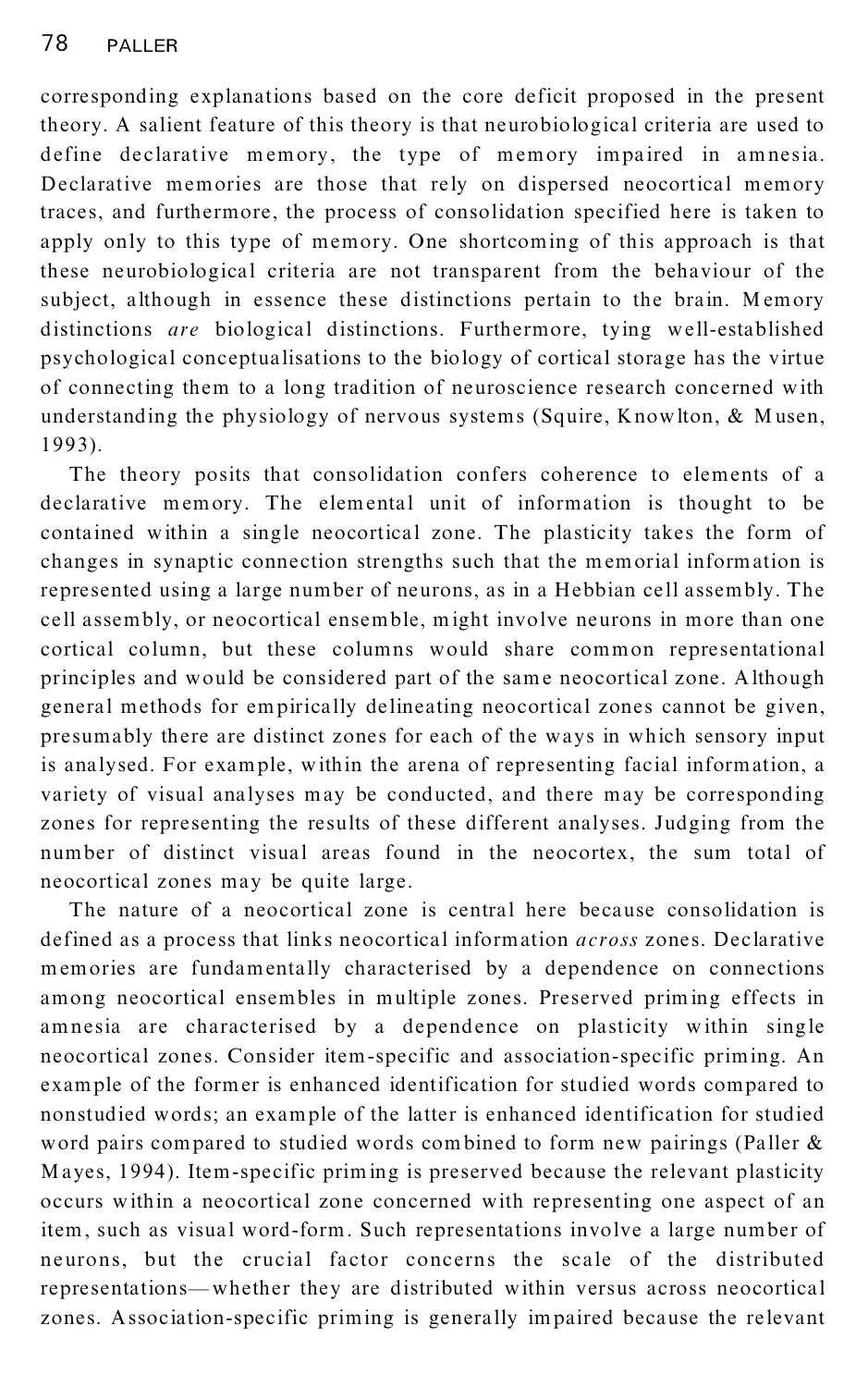plasticity occurs with respect to connections among m ultiple neocortical ensem bles not restricted to a single zone, as in the semantic associations formed between words. Schacter (1987) used the term "free fragments" to denote the isolated mem ory components that an amnesic patient can retain. Representations maintained within a single neocortical zone may correspond to so-called unitised representations or free fragments (Hayes-Roth, 1977; Schacter  $\& \text{McGlynn}$ , 1989).

Retrieval factors can have a strong influence on whether a priming effect relies on within-zone plasticity or across-zone plasticity. A given test of association-specific priming that yields im paired perform ance in am nesia could be construed as a test that relies on across-zone plasticity. Similarly, disproportionate deficits in recall versus recognition can arise if the circum stances are such that the recall test places relatively m ore dem ands on across-zone plasticity. Unfortunately, an independent metric for within- versus across-zone plasticity has not been identified. In addition, the situation is com plicated by the possibility that behavioural prim ing effects may depend more on one or the other type of plasticity as a function of subtly different retrieval circumstances. In any event, further research is needed to more precisely specify the boundaries of preserved prim ing in am nesia. Note that the use of an im plicit memory test does not guarantee a preserved priming effect in amnesia. Therefore, the contrast between implicit and explicit memory is not adequate for defining the categories of preserved and impaired memory functions in amnesia.

Burnham's (1903) description of consolidation cited both physical and psychological processes. One way to construe the physical or neural mechanism of consolidation is as an autom atic firm ing up of neural connections necessary for long-term storage. Many have speculated on how long such a process would require. The completion of such a process m ight indeed require a constant time period due to some passive molecular process. In contrast, consolidation in the present form ulation is considered an active process that depends on intervening rehearsal and association; it does not inexorably run its course. Consolidation can be thought of as the reorganisation of memory traces that occurs when information is rehearsed and also when any portion of the memory is accessed. By this view, consolidation takes place at many points in time after the initial experience. The time span of consolidation depends on the complexity and meaningfulness of the memorial information, the number of times the memory is accessed, and the nature of concom itant reorganisation.

A prim e opportunity for this memory access is in the context of the retrieval of the memory in question. Significantly, retrieval does not only occur in the waking state. In all likelihood, consolidation regularly occurs in the context of retrieval that takes place during sleep. In dreams, a multitude of memories are accessed, particularly recent memories. Consolidation may occur whether or not there is any lasting memory for the dream. Indeed, a peculiar characteristic of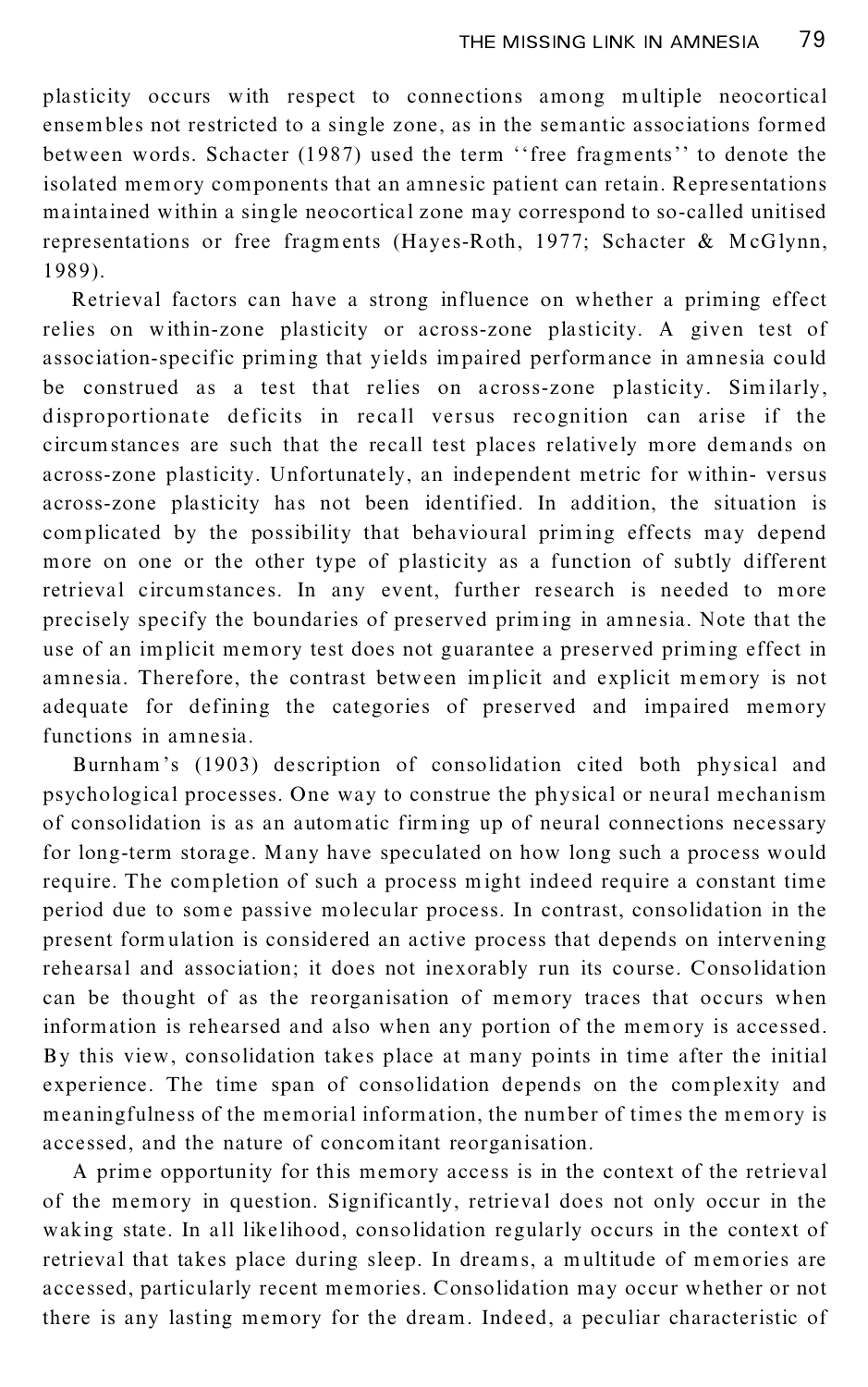dream s—that they are quickly forgotten upon awakening unless rehearsed during the waking state—suggests that memory functions have switched to another mode. W inson (1985) and others have shown that changes in the functional connectivity of hippocam pal subregions correlate with sleep stage (e.g. hippocampal gating patterns change such that output from CA3 neurons is enhanced during slow-wave sleep). Furthermore, firing patterns of ensembles of rat hippocampal neurons demonstrate a degree of synchrony during waking that is specifically maintained during subsequent slow-wave sleep (Wilson  $\&$ McNaughton, 1994). Thus, dream sleep may be a vital time for the "off-line" processing of memories (e.g. M arr, 1971; W inson, 1985). In this way, memories can be retrieved and integrated with the individuals' long-term plans and goals, although this is not necessarily apparent in dream content. Associations thus forged among recent memories and old, well-established memories provide a critical part of the consolidation process. Im portantly, the reorganisation of memories does not happen randomly but is regulated according to higher-level goals such that certain memories are m ore likely to be accessed and thus more readily consolidated.

Another fundamental issue that theories of am nesia must address is whether the im pairment applies to only certain types of inform ation or to all types of information. Cohen and Squire  $(1980)$  suggested that consolidation is preferentially required for the particular type of information termed *declarative knowledge*, which includes autobiographical episodes as well as facts and is directly accessible to conscious recollection. Others have emphasised config urational processing, in the sense that some memories require relational connections among multiple informational elements (Eichenbaum, Otto,  $\&$ Cohen, 1992; Sutherland & Rudy, 1989). I also place central im portance on configurational connections, but not fundamentally with respect to informational elem ents. Rather, representations that exist within discrete neocortical zones constitute the elements that must be associated via consolidation. Thus, consolidation operates by strengthening connections am ong a set of neocortical ensem bles, each localised within a single neocortical zone. In the absence of consolidation, not all types of inform ation are lost. The boundary between impaired and preserved memory depends on the biology—memory is impaired when it depends on connections am ong neocortical ensem bles. A lingering problem is to be able to determine whether or not connections am ong neocortical ensembles are required for any given instance of memory perform ance.

In addition to specifying the functional characteristics of consolidation, it is also necessary to specify the outcome of consolidation. What is it that changes over the course of consolidation? So far I have speculated that a new declarative memory requires a special sort of neocortical plasticity that is capable of linking memory traces from disparate neocortical regions. The key change is the formation of a new neocortical ensem ble in the anterior tem poral region and/or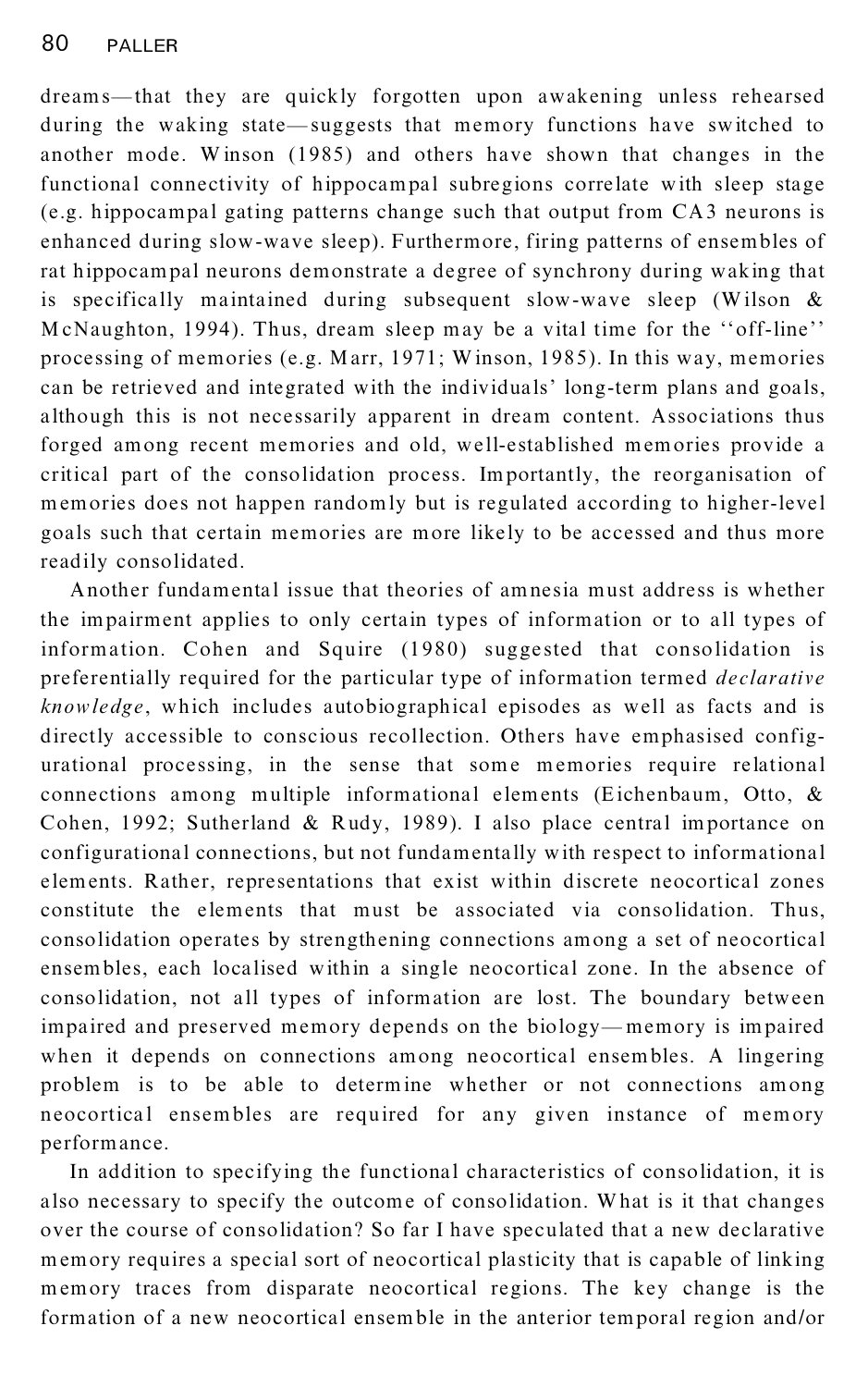associated orbitofrontal regions. This newly formed coherence ensem ble differs from the proverbial "grandmother cell' in that it does not operate independently. It maintains the integrity of the consortium of neocortical ensembles but it does not redundantly re-represent all the same information. Global aspects of a fact or event m ay be represented by the coherence ensem ble, whereas the consortium of neocortical ensembles represents the various components of the memory. Neocortical ensembles can also be used concurrently in other memories (just as neurons participating in each neocortical ensem ble can also be used concurrently in other neocortical ensembles). Recollection thus involves the conjoint activation of the coherence ensem ble and the consortium of neocortical ensembles. In short, consolidation can be conceptualised as the transfer of the coherence contribution from a set of neurons in the hippocam pus to a set of interconnected neocortical neurons constituting a coherence ensemble. This neocortical coherence function takes some time to develop, whereas the hippocampal coherence function develops more quickly, perhaps even in a single trial, but also fades more rapidly with disuse (see McClelland, McNaughton, & O'Reilly, 1995; Milner, 1989).

The present proposal accounts for the com mon coexistence of anterograde and retrograde am nesia, while it also allows for dissociations between anterograde and retrograde amnesia, as follows. First, hippocampal damage causes anterograde amnesia because new coherence ensembles can only be created slowly and inefficiently. Hippocampal dam age also produces some retrograde amnesia because of incomplete consolidation of recent memories the form ation of coherence ensem bles occurs over a time period that depends on the extent to which the memories are retrieved, integrated, and associated. Second, dam age to anterior portions of temporal and/or orbitofrontal cortex can lead to retrograde am nesia (see reviews by Kapur, 1993; M arkowitsch, 1995) because some of the storage sites of coherence ensembles have been destroyed such that retrieval of the formerly associated neocortical consortia is inefficient. Th ird, a more severe am nesia is produced after damage to both the hippocampus and anterior tem poral areas because neocortical consolidation is m ore severely hampered without either the hippocampus to promote the formation of coherence ensembles or anterior temporal regions to act as the substrate for these new ensembles.

#### THE NEURAL DYSFUNCTION OF AMNESIA

Each of the multifarious neurological conditions associated with amnesia disrupts function in one or m ore of a set of brain structures generally regarded as com ponents of the limbic system . Prominent among these structures are the hippocam pus, neighbouring cortical areas in the temporal lobe, structures in the diencephalon (the mam millary bodies and certain m idline thalamic loci, although precisely which is controversial), and the basal forebrain. An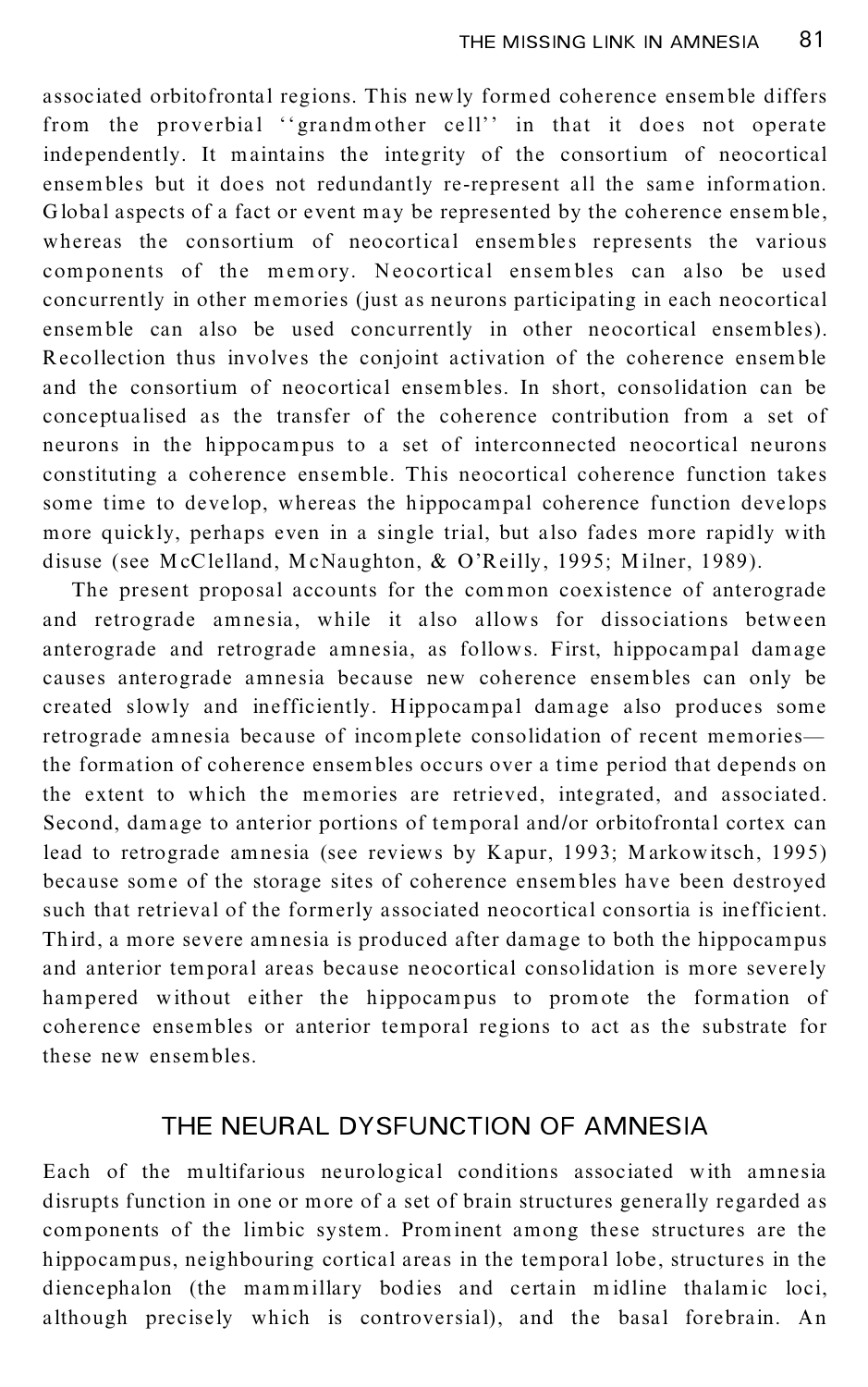exhaustive list of the critical brain lesions m ight thus include a large number of areas that may or may not com prise a single functional system. For present purposes, a key question is how these areas function in the service of consolidation.

One difficulty in identifying the lesions that are critical for the em ergence of amnesia is that many of the conditions that produce it cause additional damage to other regions. These additional lesions can cause memory and cognitive disturbances that are dissociable from the deficits caused by the critical lesions. Patients with amnesia due to Korsakoff's syndrome, for example, usually have brain damage that superim poses additional sym ptoms on the am nesia. Even taking such superimposed deficits into account, the available neuropsycholo gical evidence is insufficient to support firm conclusions about whether the core deficits of amnesia differ as a function of qualitatively different configurations of brain damage.

Although the anatomy of amnesia has been studied intensively for many years, *in vivo* neuroimaging technology now provides a significant source of inform ation that was not previously available. M oreover, functional neuroim a ging can provide a vital new perspective on the neural dysfunction. The majority of the extant evidence on the neuroanatomy of amnesia specifies only structural damage, whereas functional alterations can also be highly relevant for understanding am nesia. This point can be made more concretely with reference to a study of alcoholic Korsakoff's syndrome (Paller et al., in press). Functional neuroimaging of glucose utilisation with positron emission tomography was used to investigate the neural dysfunction responsible for the amnesic impairment. Results suggested that the known diencephalic lesions in these patients had remote effects on other brain areas. In particular, m etabolic abnorm alities were found in the frontal lobe, the parietal lobe, and both anterior and posterior cingulate regions. In contrast, abnorm alities were not found in temporal lobe areas, including the hippocampus. Therefore, the idea that amnesia reflects an across-the-board disruption of processing within the m edial temporal region and parts of the diencephalon must be supplanted by a theory that confers a degree of independence to these two brain areas.

A likely alternative is that hippocampal-neocortical interaction is not the sole factor mediating consolidation. Specifically it can be hypothesised that midline thalamic nuclei function to activate widespread cortical regions such that two types of interactions with neocortical storage sites can occur simultaneously. One is mediated by projections from the hippocampus to posterior neocortical regions via entorhinal cortex. The other is mediated by projections from several m idline thalam ic nuclei to prefrontal cortex and to other parts of the cerebral cortex. Prefrontal projections to posterior cortical regions also figure in related m echanisms for immediate or working memory (e.g. Fuster, 1995). In short, two types of interactions m ust be active in order for neocortical ensem bles to store declarative memories norm ally. Synaptic alterations may occur through Hebbian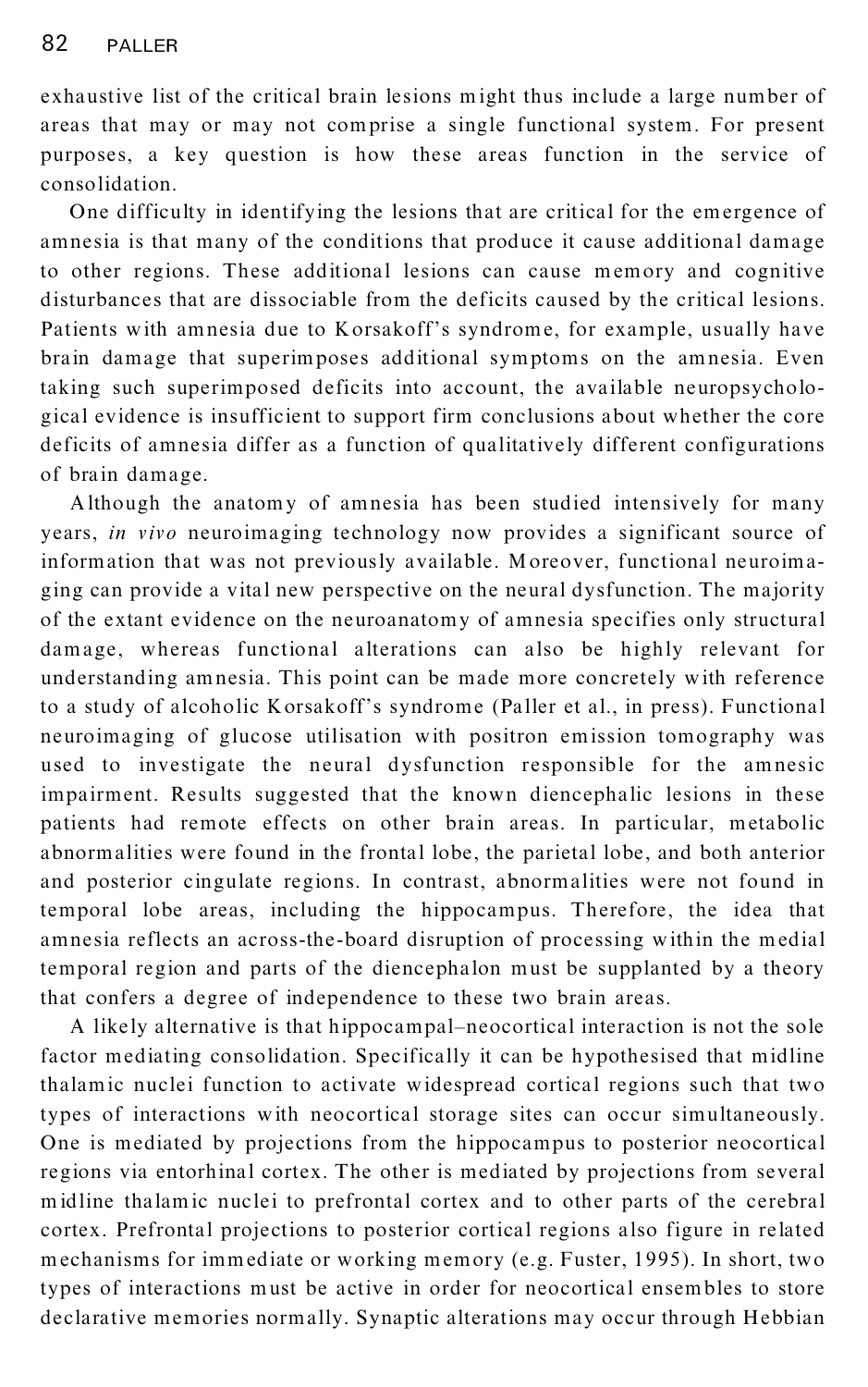principles such that concurrent input from both sources is required. This speculation is consistent with the notion that many different configurations of brain damage produce basically the same sort of memory defect.

#### COMPARISONS WITH OTHER CONSOLIDATION VIEWS

Neural interactions between the hippocampus and distributed neocortical locations in the service of consolidation have been emphasised in many more theories than can be cited in the space available here. For exam ple, the need for linking inform ation from multiple cortical regions was recognised in a proposal developed by Damasio (1989), although that formulation did not include specifics about consolidation. Squire et al. (1984) described a consolidation process in which neocortical activity was modified by input from the hippocampal region, leading to neocortical reorganisation. Importantly, reorganisation was portrayed as occurring in concert with forgetting, in that some connectivity is improved while some is lost. Several computational models of hippocampal consolidation have been developed (M cClelland et al., 1995; Squire & Alvarez, 1995; Treves & Rolls, 1994). Halgren (1984) postulated that the hippocampus contributes to the retrieval of recent memories and to the experience of fam iliarity though reciprocal connections between hippocampus and neocortex forming positive feedback loops. Highly specific connections would thus be required such that particular hippocampal and neocortical cells mutually excite each other. A different sort of hippocampal-neocortical interaction was proposed in the memory-indexing theory of Teyler and DiScenna (1986). The information stored in the hippocampus was thought to provide a map or index of the sets of neocortical ensem bles representing particular experiences. Thus, reactivation of a hippocam pal index would lead to the reactivation of an array of neocortical loci and thereby a memorial experience. Consolidation was conceived of as a process of continual reactivation of a hippocam palindex, leading to increm ental effects on the associated cortical circuitry and the establishment of a cortically based memory trace. Squire, Shimamura, and Amaral (1989) argued for an alternative view based on anatomical evidence suggesting that specific reciprocal feedback between the hippocampus and neocortex is not anatom ically possible. Instead, hippocampal output was hypothesised to act nonspecifically. Whether hippocam pal output can topologically access specific neocortical ensem bles rem ains a point of contention. The present theoretical stance does not solve this controversy, but it does emphasise the idea that temporal lobe pathways and diencephalic/frontal pathways function together in mediating neocortical consolidation. W ickelgren (1979) described a learning process in which the hippocam pus regulates how new representations are assigned to neuronal ensem bles. The present concept of the formation of coherence ensembles has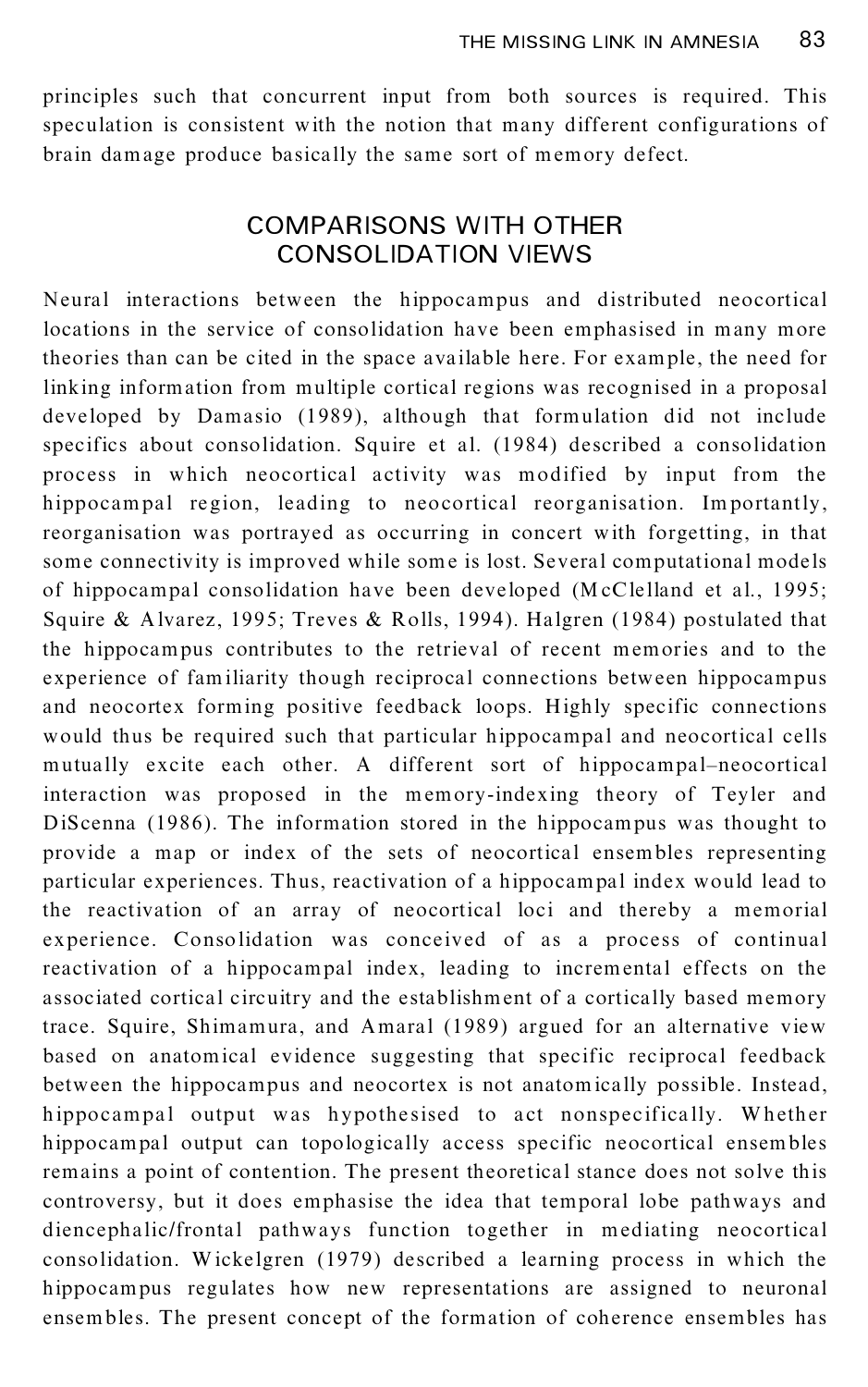much in common with Wickelgren's use of the concept of "chunking" and is also related to the idea of unitised representations discussed by Schacter and M cGlynn (1989) and others.

# RECOLLECTION, NEUROIMAGING, AND NEUROMONITORING

Consolidation theories of am nesia generally postulate that retrieval processes are not directly disrupted. However, the memory loss that amnesic patients experience is a failure of recollection, so some comments on the subjective experience of rem embering are in order. The feeling of fam iliarity is not a function solely of memory retrieval. Jacoby and colleagues have argued that familiarity arises as an unconscious inference based on current situational factors as well as on retrieved memories (e.g. Jacoby, Kelley, & Dywan, 1989; for a related view see Mandler, 1989). Unconscious inferences can also give rise to priming effects in paradigms wherein prior experience with studied material is not attributed to fam iliarity with the m aterial but is instead attributed to another factor (e.g. the fame of a face or name, the loudness of a sound, or the duration of a visual presentation). Amnesic patients are not deficient in making inferences in these priming paradigms, yet they are deficient when it comes to inferences regarding recognition (Paller et al., 1991; Squire & M cKee, 1992). The functional deficit of amnesia is clearly not in the ability to make these inferences. Nonetheless, it can be useful to consider recollection as an outcome of an inference process, rather than as an inherent characteristic of memory. It remains to conceptualise the neural processes whereby memory retrieval events can provoke the type of inference that is critical for recollective experience.

Research on amnesia has taught us that the recollection of facts and events is associated with a type of memory distinctly different from priming phenomena, although both types of memory rely on neocortical storage mechanism s. These two types of memory are biologically dissociable in their dependence on nonidentical brain regions. Configurations of brain damage that give rise to circum scribed amnesia spare priming, whereas particular types of priming can be disrupted in the absence of declarative memory deficits (e.g. Gabrieli et al., 1995). The distinct neural correlates of these two types of memory can also be studied in norm al subjects.

Neuroimaging studies using positron emission tomography (PET) have begun to exam ine cerebral blood -flow changes correlated with recollective processing. These blood-flow changes are used as a proxy for neuronal activity. For exam ple, studies using a stem-completion paradigm showed that frontal lobe areas were activated more strongly during recall than during baseline conditions (Buckner et al., 1995). Results from other PET studies are also consistent with the conclusion that the frontal lobe plays an im portant role in recollection (e.g. Grasby et al., 1993; Schacter et al., 1996; Shallice et al., 1994; Tulving et al.,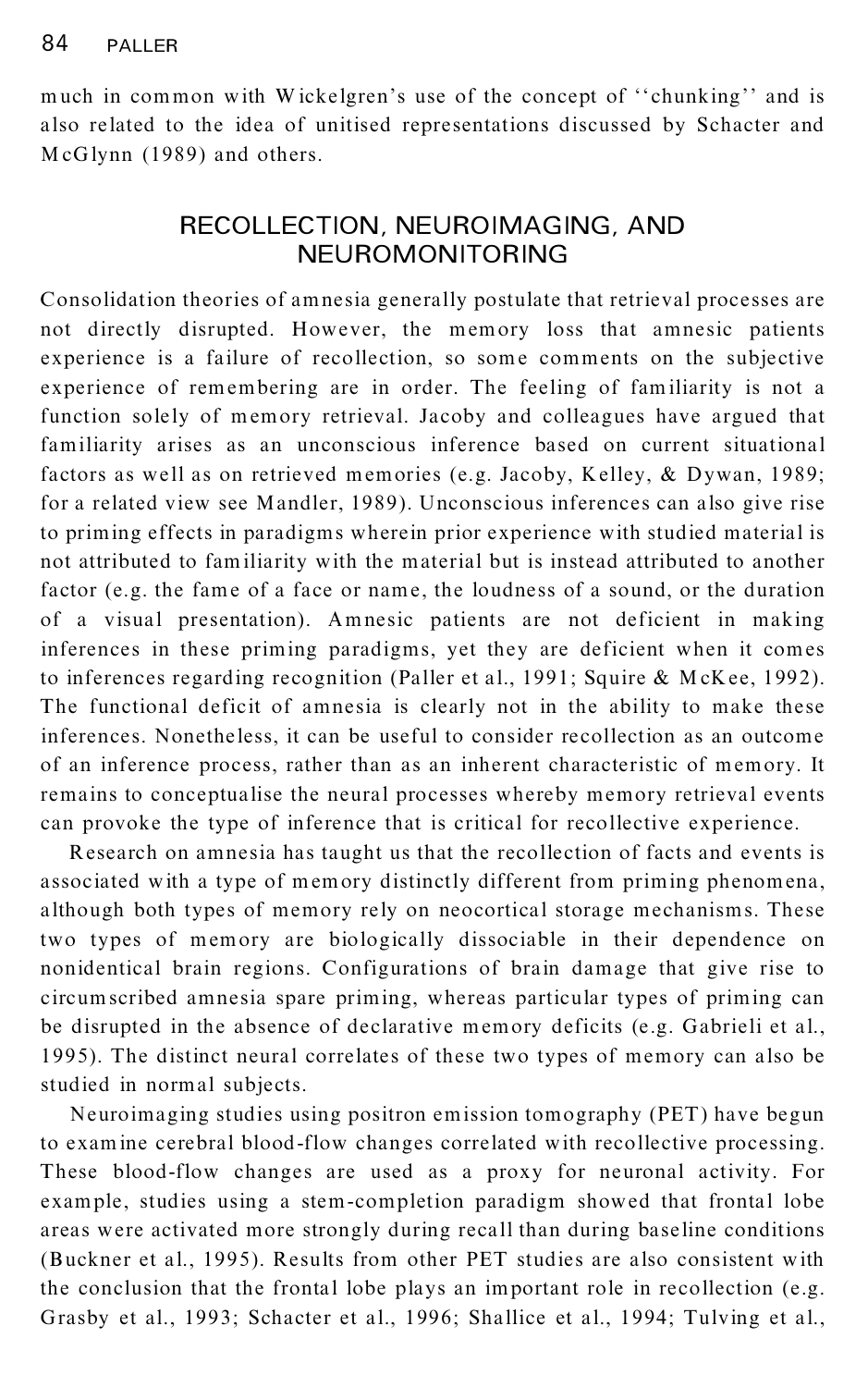1994). In contrast, a bilateral blood-flow reduction in occipito-temporal neocortex was shown in the prim ing relative to the control condition (Buckner et al., 1995). This effect was interpreted as supporting the idea that sensoryspecific areas necessary for representing visual word-form are important for priming, in that they are activated less by words when those words have been recently encountered com pared to when they have not. These results readily accord with prior ideas on the neural substrates of recollection and priming.

Neuromonitoring studies using electrophysiological m easures called eventrelated potential (ERPs) offer a different perspective on memory functions of the brain. W hereas neuroimaging techniques can be used to show which brain areas are active during particular types of cognitive processing, neuromonitoring techniques—in which the electrical activity of the brain is monitored with high temporal resolution—can be used to find out more precisely when and in what circum stances these memory functions come into play. In this manner, it may be possible to use ERPs to monitor the neural events underlying recollection as they unfold (for review, see Rugg, 1995). For example, Paller and Kutas (1992) isolated an ERP correlate of recollection that occurred during a wordidentification priming test. This ERP measure was recorded 500–900ms after words were flashed and was evident at all scalp locations examined. The intracranial sources of this ERP effect have not been established, but scalp topographic evidence suggests that frontal lobe activity was likely to have made a contribution. M oreover, the ERP effect was evident over the frontal lobe 100ms prior to being evident at other locations. In contrast, qualitatively different results were found in experiments wherein ERP correlates of visual word-form prim ing were isolated (Paller & Gross, submitted; Paller et al., subm itted), indicating that ERPs are selectively sensitive to the different retrieval processing underlying recollection and priming.

The process of consolidating dispersed neocortical memories cuts across encoding–retrieval distinctions because it begins when encoding occurs and it continues with subsequent retrieval events so that the neocortical memory becomes self-sufficient. Most memory studies with neuroimaging or neuromonitoring have focused on encoding or retrieval. Intracranial ERP recordings have suggested that the hippocampus is active both during initial stimulus presentation and at retrieval when retention intervals are fairly short (Paller, Roessler, & McCarthy, 1990). In future, it may be possible to investigate consolidation by probing the intervening events of rehearsal. This is when retrieval happens—and also when consolidation happens.

With future technical advances, evidence from neuromonitoring and neuroimaging will probably become increasingly more relevant for understanding the neural substrates of recollection and other memory functions. Hypotheses that once appeared untestable in human subjects may thus turn out to be subject to empirical test. The use of these techniques in memory research may be most advantageous when neuropsychology provides a foundation upon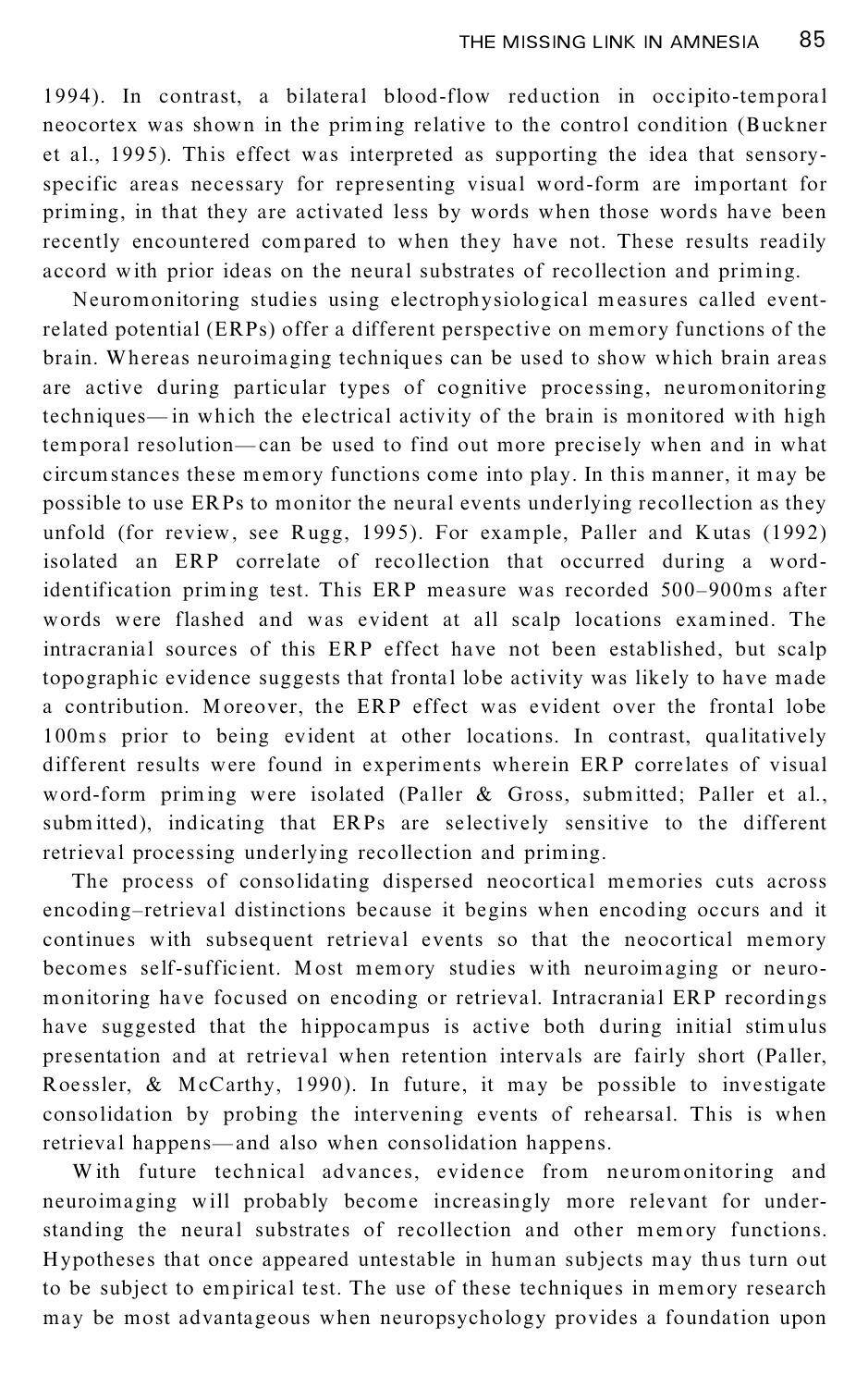which neuroimaging and neuromonitoring can build more elaborate and comprehensive theoretical structures.

## TOWARDS A PSYCHORIOLOGICAL UNDERSTANDING OF HUMAN MEMORY

Combining the multiple perspectives of neuropsychology, neuroimaging, and neuromonitoring provides a way to approach both the psychological and biological aspects of human memory in an integrated manner. The theoretical stance taken here to address the evidence from human amnesia, along with evidence concerning the neural substrates of memory functions in normal subjects, is at once psychological and biological. The consolidation theory that I have articulated includes many aspects borrowed from prior theories, and yet it is still incomplete and in need of additional empirical support. Obviously there is much more to learn about the neural substrates of human memory functions. Optimistically, attention to theory should guide future research, and new evidence guide theory development, such that the consolidation view may continue to change and improve—like a ship that is rebuilt plank by plank on the open sea, all the while staying afloat (paraphrasing Neurath, 1932).

#### **REFERENCES**

- Buckner, R.L., Petersen, S.E., Ojemann, J.G., Miezin, F.M., Squire, L.R., & Raichle, M.E. (1995). Functional anatomical studies of explicit and implicit memory retrieval tasks. Journal of Neuroscience, 15, 12-29.
- Burnham, W.H. (1903). Retroactive amnesia: Illustrative cases and a tentative explanation. American Journal of Psychology, 14, 382-396.
- Cohen, N.J., & Squire, L.R. (1980). Preserved learning and retention of pattern analyzing skill in amnesia: Dissociation of knowing how and know that. Science, 210, 207-209.
- Damasio, A.R. (1989). Time-locked multiregional retroactivation: A systems-level proposal for the neural substrates of recall and recognition. *Cognition*, 33, 25–62.
- Eichenbaum, H., Otto, T., & Cohen, N.J. (1992). The hippocampus—What does it do? Behavioral and Neural Biology, 57, 2-36.
- Fuster, J.M. (1995). Memory in the cerebral cortex: An empirical approach to neural networks in the human and nonhuman primate. Cambridge, MA: MIT Press.
- Gabrieli, J.D.E., Fleischman, D.A., Keane, M.M., Reminger, S.L., & Morrell, F. (1995). Double dissociation between memory systems underlying explicit and implicit memory in the human brain. Psychological Science, 6, 76-82.
- Grasby, P.M., Frith, C.D., Friston, K.J., Bench, C., Frackowiak, R.S.J., & Dolan, R.J. (1993). Functional mapping of brain areas implicated in auditory-verbal memory function. Brain,  $116$ ,  $1-20$ .
- Halgren, E. (1984). Human hippocampal and amygdala recording and stimulation: Evidence for a neural model of recent memory. In L.R. Squire & N. Butters (Eds.), Neuropsychology of memory (pp.165-182). New York: Guilford Press.
- Hayes-Roth, B. (1977). Evolution of cognitive structures and processes. Psychological Review, 84,  $260 - 278$ .
- Hebb, D.O. (1949). Organization of behavior. New York: Wiley & Sons.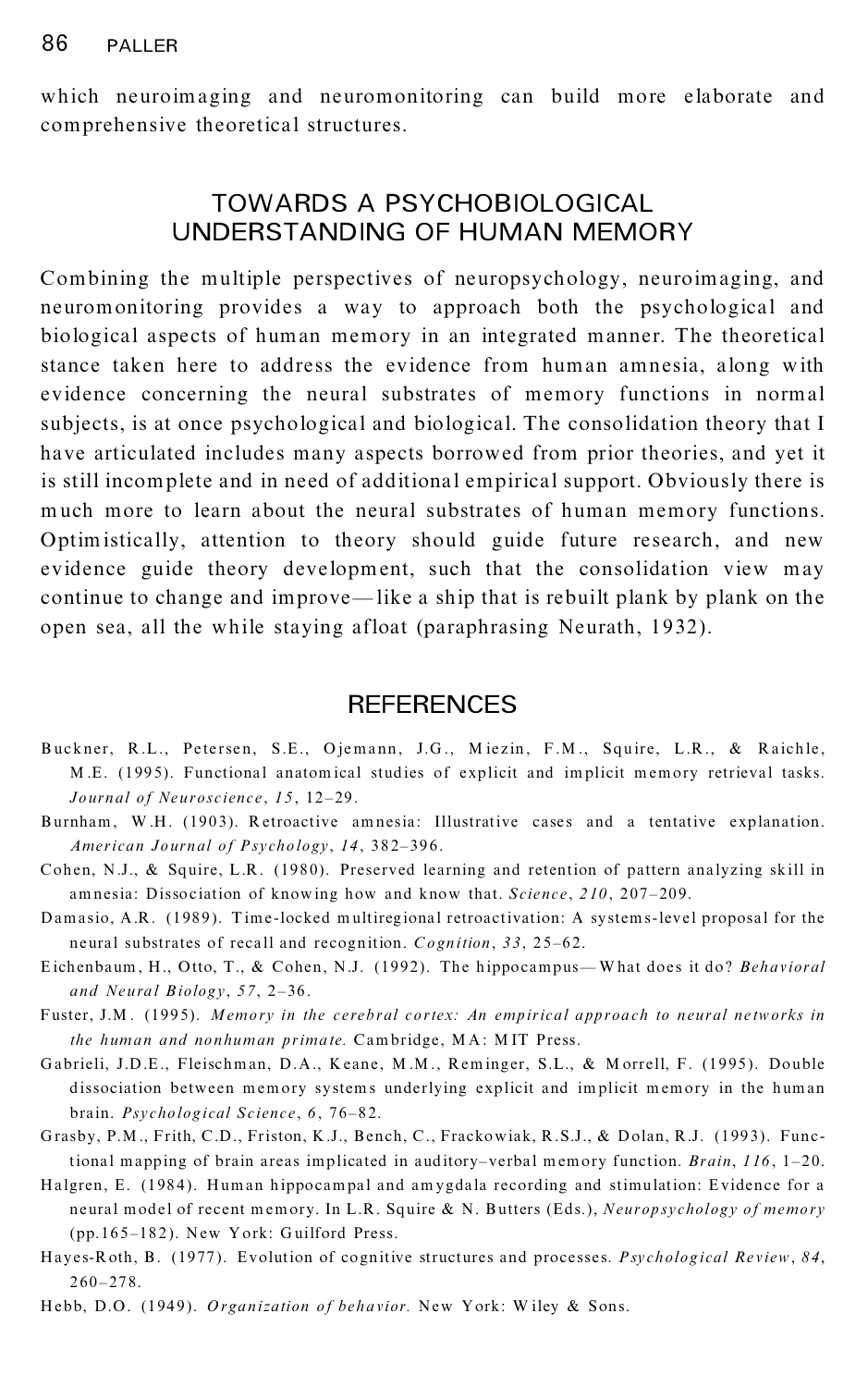- Jacoby, L.L., Kelley, C.M., & Dywan, J. (1989). Memory attributions. In H.L. Roediger, III & F.I.M. Craik (Eds.), Varieties of memory and consciousness: Essays in honour of Endel Tulving (pp.391-422). Hillsdale, NJ: Lawrence Erlbaum Associates Inc.
- Kapur, N. (1993). Focal retrograde amnesia in neurological disease: A critical review. Cortex, 29,  $217 - 234$ .
- Mandler, G. (1989). Memory: Conscious and unconscious. In P.R. Solomon, G.R. Goethals, C.M. Kelley, & B.R. Stephens (Eds.), Memory: Interdisciplinary approaches (pp.84–106). New York: Springer-Verlag.
- Markowitsch, H.J. (1995). Which brain regions are critically involved in the retrieval of old episodic memory? Brain Research Reviews, 21, 117-127.
- Marr, D. (1971). Simple memory: A theory for archicortex. The Philosophical Transactions of the Royal Society of London, 262 (Series B), 23-81.
- Mayes, A.R., & Downes, J.J. (this issue). What do theories of the functional deficit(s) underlying amnesia have to explain? Memory, 5(1/2).
- McClelland, J.L., McNaughton, B.L., & O'Reilly, R.C. (1995). Why there are complementary learning systems in the hippocampus and neocortex: Insights from the successes and failures of connectionist models of learning and memory. *Psychological Review*, 102, 419–457.
- Milner, B. (1965). Memory disturbance after bilateral hippocampal lesions. In P.M. Milner & S.E. Glickman (Eds.), *Cognitive processes and the brain* (pp.97-111). Princeton, NJ: Van Nostrand.
- Milner, P.M. (1989). A cell ensemble theory of hippocampal amnesia. Neuropsychologia, 27, 23-30
- Neurath, O. (1932). Protokollsätz. Erkenntnis, 3, 204-212. [Translated by G. Schlick and reprinted as "Protocol sentences" in A.J. Ayer (Ed.) (1959). Logical positivism. New York: Macmillan.]
- Paller, K.A., Acharya, A., Richardson, B.C., Plaisant, O., Shimamura, A.P., Reed, B.R., & Jagust, W.J. (in press). Functional neuroimaging of cortical dysfunction in alcoholic Korsakoff's syndrome. Journal of Cognitive Neuroscience.
- Paller, K.A., & Gross, M. (submitted). Brain potentials associated with perceptual priming versus explicit remembering during the repetition of visual word-form.
- Paller, K.A., & Kutas, M. (1992). Brain potentials during memory retrieval provide neurophysiological support for the distinction between conscious recollection and priming. Journal of Cognitive Neuroscience, 4, 375-391.
- Paller, K.A., Kutas, M., & McIsaac, H.K. (submitted). An electrophysiological measure of priming of visual word-form.
- Paller, K.A., & Mayes, A.R. (1994). New-association priming of word identification in normal and amnesic subjects. Cortex, 30, 53-73.
- Paller, K.A., Mayes, A.R., McDermott, M., Pickering, A.D., & Meudell, P.R. (1991). Indirect measures of memory in a duration-judgement task are normal in amnesic patients. Neuropsychologia, 29, 1007-1018.
- Paller, K.A., Roessler, E., & McCarthy, G. (1990). Potentials recorded from the scalp and from the hippocampus in humans performing a visual recognition memory test. Journal of Clinical and Experimental Neuropsychology, 12, 401.
- Rozin, P. (1976). The psychobiological approach to human memory. In M.R. Rosenzweig & E.L. Bennett (Eds.), Neural mechanisms of learning and memory (pp.3-48). Cambridge, MA: MIT Press.
- Rugg, M.D. (1995). Event-related potential studies of human memory. In M.S. Gazzaniga (Ed.), The cognitive neurosciences (pp.789-801). Cambridge, MA: MIT Press.
- Schacter, D.L. (1987). Implicit expressions of memory in organic amnesia: Learning of new facts and associations. Human Neurobiology, 6, 107-118.
- Schacter, D.L., Alpert, N.M., Savage, C.R., Rauch, S.L., & Albert, M.S. (1996). Conscious recollection and the human hippocampal formation: Evidence from positron emission tomography. Proceedings of the National Academy of Sciences, USA, 93, 321-325.